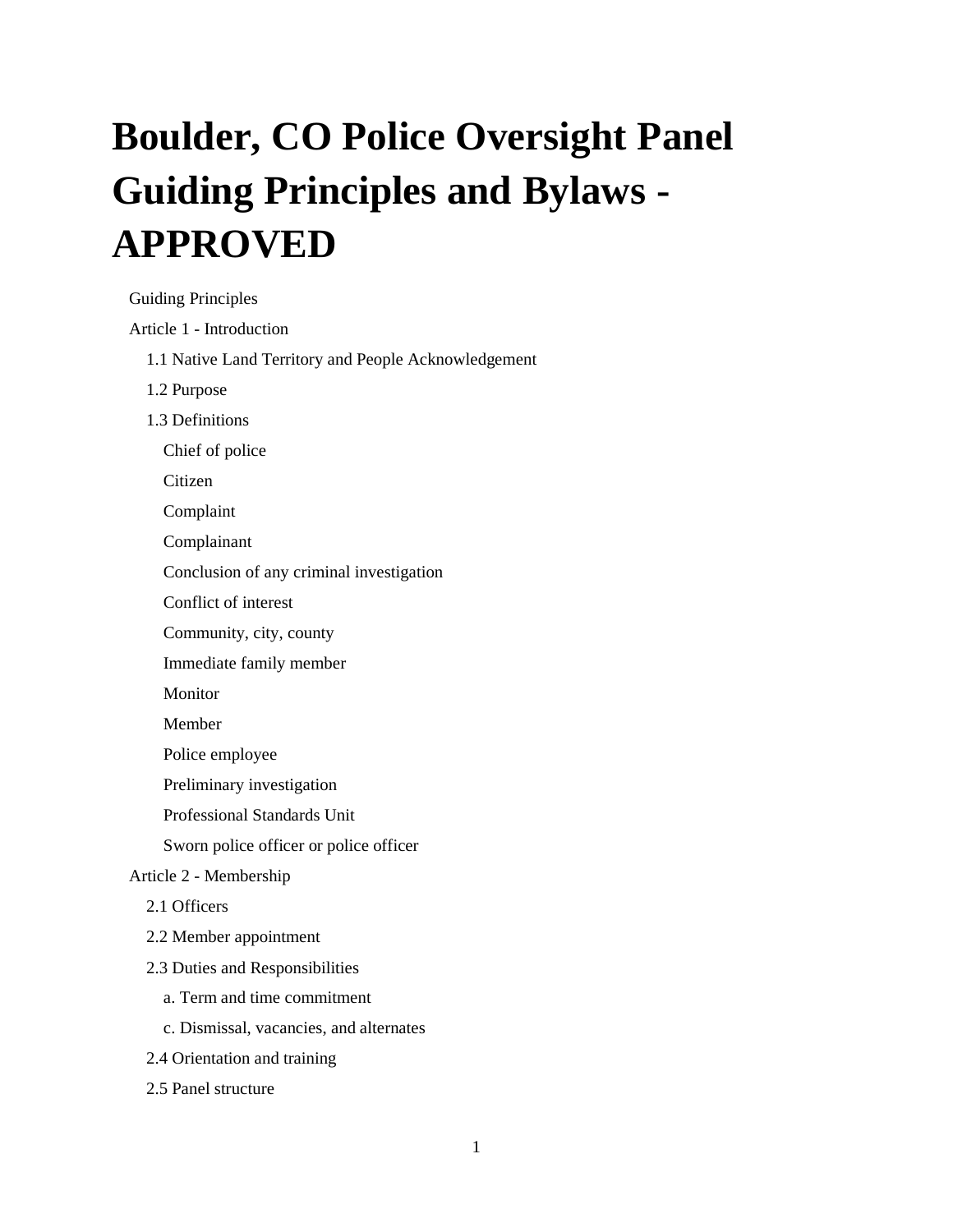- a. [Governance Committee](#page-5-5)
- b. [Education and Orientation Committee](#page-6-0)
- c. [Community Outreach and Communications Committee](#page-6-1)
- d. [Legacy Review Committee](#page-6-2)
- [2.6 Police Monitor](#page-6-3)

#### [Article 3 -](#page-7-0) Meetings

- [3.1 Regular monthly meetings](#page-7-1)
	- [a. Scheduling](#page-7-2)
	- [b. Agenda](#page-7-3)
	- [c. Minutes and record-keeping](#page-7-4)
	- [d. Meeting Procedures](#page-7-5)
	- [e. Public Comment](#page-7-6)
- [3.2 Other meetings](#page-7-7)
	- [a. Case review meetings](#page-7-8)
	- [b. Committee meetings](#page-7-9)
	- [c. Ad hoc meetings](#page-8-0)

#### Article 4 - [Complaints Procedure and Policy Review](#page-8-1)

- [4.1 Selection](#page-8-2)
	- a. [Redacted Screening Process](#page-8-3)
	- b. [Case Review Voting](#page-8-4)
	- c. [Identification Restoration](#page-8-5)
	- d. [Unaccepted Case Reviews](#page-9-0)
	- e. [Preparing for Full Case File Review of Complaints](#page-9-1)
	- f. [Complaints Pertaining to the Monitor and/or Oversight Panel Members](#page-9-2)
		- [\(i\) The complaint procedures for the Monitor are as follows:](#page-9-3)

[\(ii\) The complaint procedures for a member or members of the Police Oversight Committee are](#page-9-4)  [as follows:](#page-9-4)

#### [4.2 Full Case File Review of Complaints](#page-9-5)

- a. [Components of Analysis](#page-10-0)
- b. [Police Oversight Panel Disposition and Recommendations](#page-10-1)
- c. [Timeliness](#page-10-2)
- d. [Communication of Final Decision](#page-10-3)
- e. [Corrective Action Provision](#page-10-4)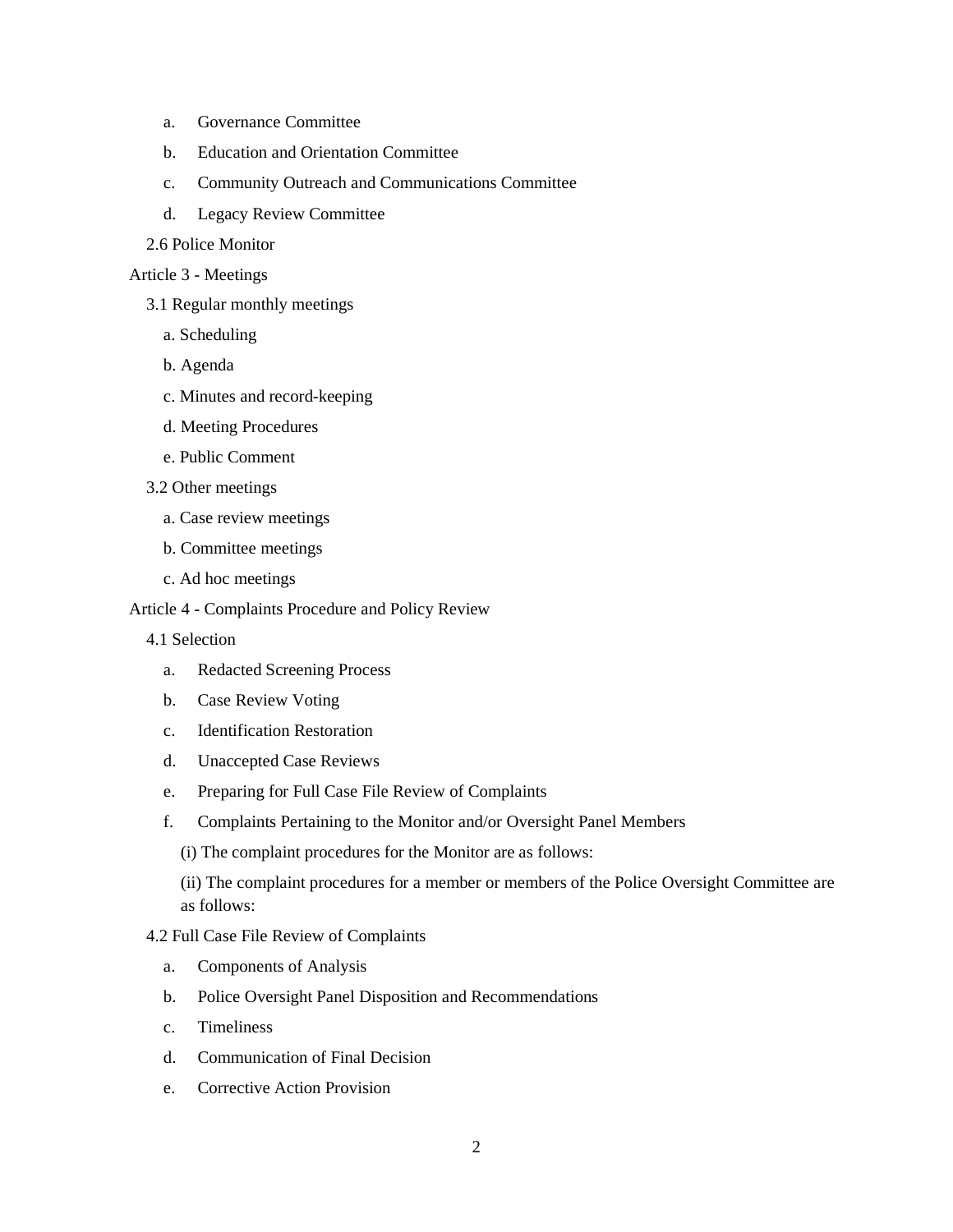- [4.3 Privacy and confidentiality](#page-11-0)
	- a. [Anonymity of the Complainant](#page-11-1)
	- b. [Confidentiality](#page-11-2)

Article 5 - [Communication](#page-12-0)

- [5.1 Public statements](#page-12-1)
- [5.2 Public reporting](#page-12-2)
- [5.3 Collection of Complaints](#page-12-3)

Article 6 - [Amendments](#page-12-4)

# <span id="page-2-0"></span>**Guiding Principles**

*This section is in development and will be integrated through an amendment at a later date.*

# <span id="page-2-1"></span>**Article 1 - Introduction**

### <span id="page-2-2"></span>**1.1 Native Land Territory and People Acknowledgement**

We acknowledge the Arapahoe, Ute, and Cheyenne tribes; the Traditional Custodians of the land on which the Police Oversight Panel and Boulder Police Department operate and pay our respects to their Elders past and present.

# <span id="page-2-3"></span>**1.2 Purpose**

These bylaws are adopted to govern the operations of the Police Oversight Panel (hereafter "Panel") to implement Boulder Ordinance 8430, incorporated into the Boulder Municipal Code under Chapter 11 of Title 2. In cases of inconsistency, Ordinance 8430 shall supersede the bylaws in the provisions found in conflict. These bylaws operate in conjunction with the Guiding Principles adopted by the Panel.

Established by Ordinance 8430 this Panel commits to the fair, impartial, and independent oversight of the Boulder Police Department (hereafter "Department"). The Panel:

- a. will create and abide by the rules and procedures to accept and review citizen complaints.
- b. will foster systemic change through a cooperative, just, and accountable relationship with the Department.
- c. will, after appropriate consideration, make recommendations and follow up on their implementation in the Department.
- d. is accountable first and foremost to the community and will establish trust and confidence through transparency and active communication.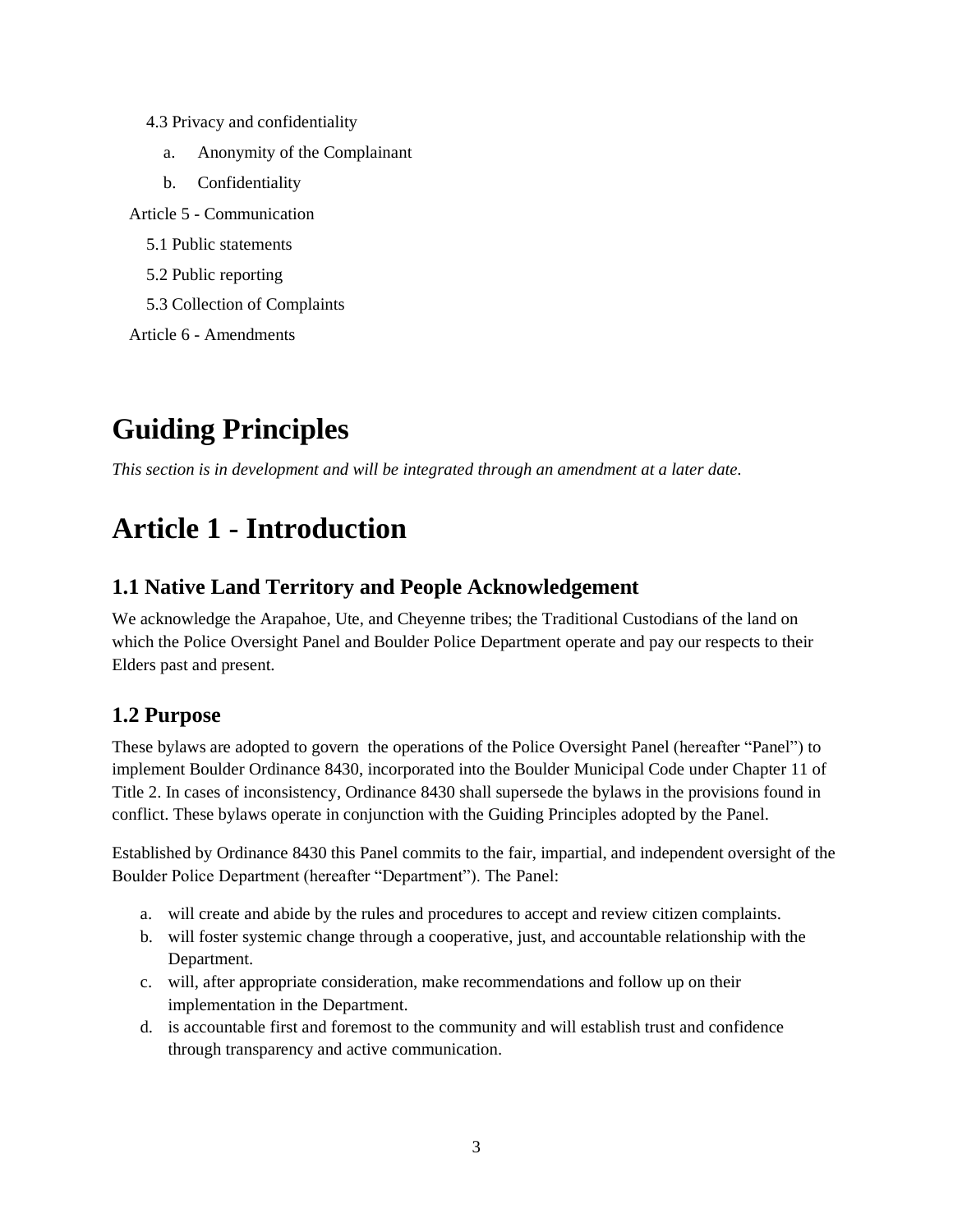### <span id="page-3-0"></span>**1.3 Definitions**

#### <span id="page-3-1"></span>**Chief of police**

*[See Boulder Ordinance 8430:](https://mcclibraryfunctions.azurewebsites.us/api/ordinanceDownload/18020/1054430/pdf) 2-11-2*

#### <span id="page-3-2"></span>**Citizen**

A member of the public, regardless of age, legal citizenship, or any other matter relating to a characteristic of the complainant.

#### <span id="page-3-3"></span>**Complaint**

*[See Boulder Ordinance 8430:](https://mcclibraryfunctions.azurewebsites.us/api/ordinanceDownload/18020/1054430/pdf) 2-11-2*

#### <span id="page-3-4"></span>**Complainant**

A person or person(s) who files a complaint.

#### <span id="page-3-5"></span>**Conclusion of any criminal investigation**

*[See Boulder Ordinance 8430:](https://mcclibraryfunctions.azurewebsites.us/api/ordinanceDownload/18020/1054430/pdf) 2-11-2*

#### <span id="page-3-6"></span>**Conflict of interest**

*[See Boulder Ordinance 8430:](https://mcclibraryfunctions.azurewebsites.us/api/ordinanceDownload/18020/1054430/pdf) 2-11-2*

*[Title 2, Chapter 7, Code of Conduct](https://library.municode.com/co/boulder/codes/municipal_code?nodeId=TIT2GOOR_CH7COCO)*

#### <span id="page-3-7"></span>**Community, city, county**

Referring to the Boulder community, the City of Boulder, and Boulder County

#### <span id="page-3-8"></span>**Immediate family member**

*[See Boulder Ordinance 8430:](https://mcclibraryfunctions.azurewebsites.us/api/ordinanceDownload/18020/1054430/pdf) 2-11-2*

#### <span id="page-3-9"></span>**Monitor**

Meaning the Police Monitor as described in *[Ordinance 8430:](https://mcclibraryfunctions.azurewebsites.us/api/ordinanceDownload/18020/1054430/pdf) 2-11-3.*

#### **Panelist**

Meaning members appointed to the Police Oversight Panel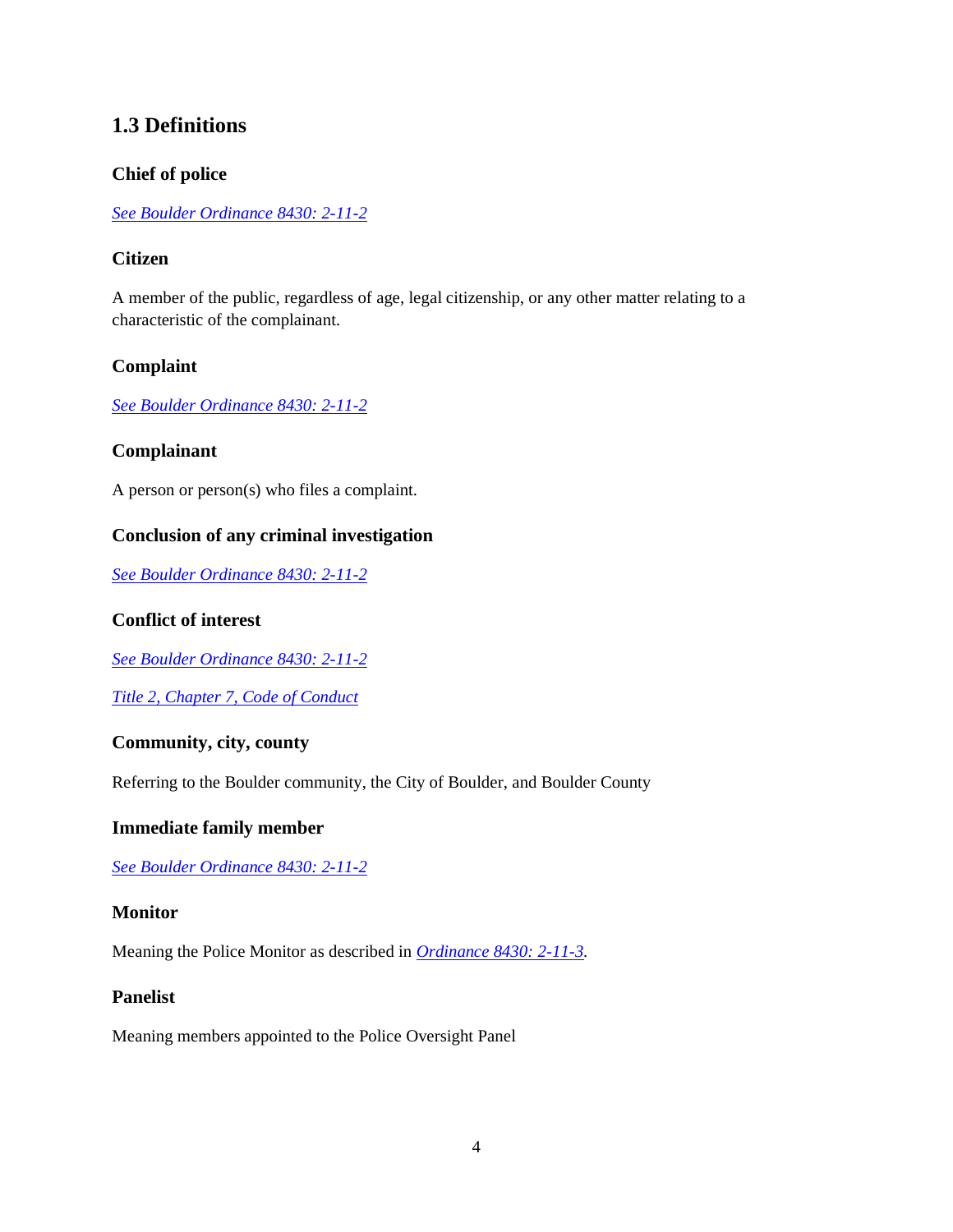#### <span id="page-4-0"></span>**Police employee**

*[See Boulder Ordinance 8430:](https://mcclibraryfunctions.azurewebsites.us/api/ordinanceDownload/18020/1054430/pdf) 2-11-2*

#### <span id="page-4-1"></span>**Preliminary investigation**

*[See Boulder Ordinance 8430:](https://mcclibraryfunctions.azurewebsites.us/api/ordinanceDownload/18020/1054430/pdf) 2-11-2*

#### <span id="page-4-2"></span>**Professional Standards Unit**

*[See Boulder Ordinance 8430:](https://mcclibraryfunctions.azurewebsites.us/api/ordinanceDownload/18020/1054430/pdf) 2-11-2*

#### <span id="page-4-3"></span>**Sworn police officer or police officer**

*[See Boulder Ordinance 8430:](https://mcclibraryfunctions.azurewebsites.us/api/ordinanceDownload/18020/1054430/pdf) 2-11-2*

# <span id="page-4-4"></span>**Article 2 - Membership**

#### <span id="page-4-5"></span>**2.1 Officers**

The Panel will elect two Co-Chairs from among the Panelists. Co-Chairs may be re-elected to serve a total of two, one-year terms. Co-Chairs will be responsible for:

- a. co-development of agenda and leading each Panel meeting.
- b. communicating the needs of the Panel to the Monitor and attending a closed monthly meeting between Co-Chairs and Monitor.
- c. engaging with the community and assisting with outreach efforts.
- d. ensuring the oversight Panel's annual report is completed and published in a timely manner.
- e. helping to maintain Panelists' participation and morale as well as mediating conflict as needed between Panelists.

Election of the Co-Chairs will take place annually each February. The Monitor will facilitate the Co-Chair election by collecting secret ballots from each Panelist, tallying votes, and announcing the two candidates who will serve together as Co-Chairs.

*Notable references to [Ordinance 8430:](https://mcclibraryfunctions.azurewebsites.us/api/ordinanceDownload/18020/1054430/pdf) 2-1[1-8](https://mcclibraryfunctions.azurewebsites.us/api/ordinanceDownload/18020/1054430/pdf)*

### <span id="page-4-6"></span>**2.2 Panelist appointment**

Starting with the implementation of these bylaws, two Panelists will serve on the Selection Committee along with representatives from two local non-profits selected by the Panel as described by B.R.C. 2-11- 6. The Monitor shall not be involved in the process of selecting the Selection Committee or the Panel.

The Selection Committee will provide the City Council with a written summary explaining why each applicant was nominated. The City Council will then vote on whether to approve the appointment of the nominee at the next available City Council meeting.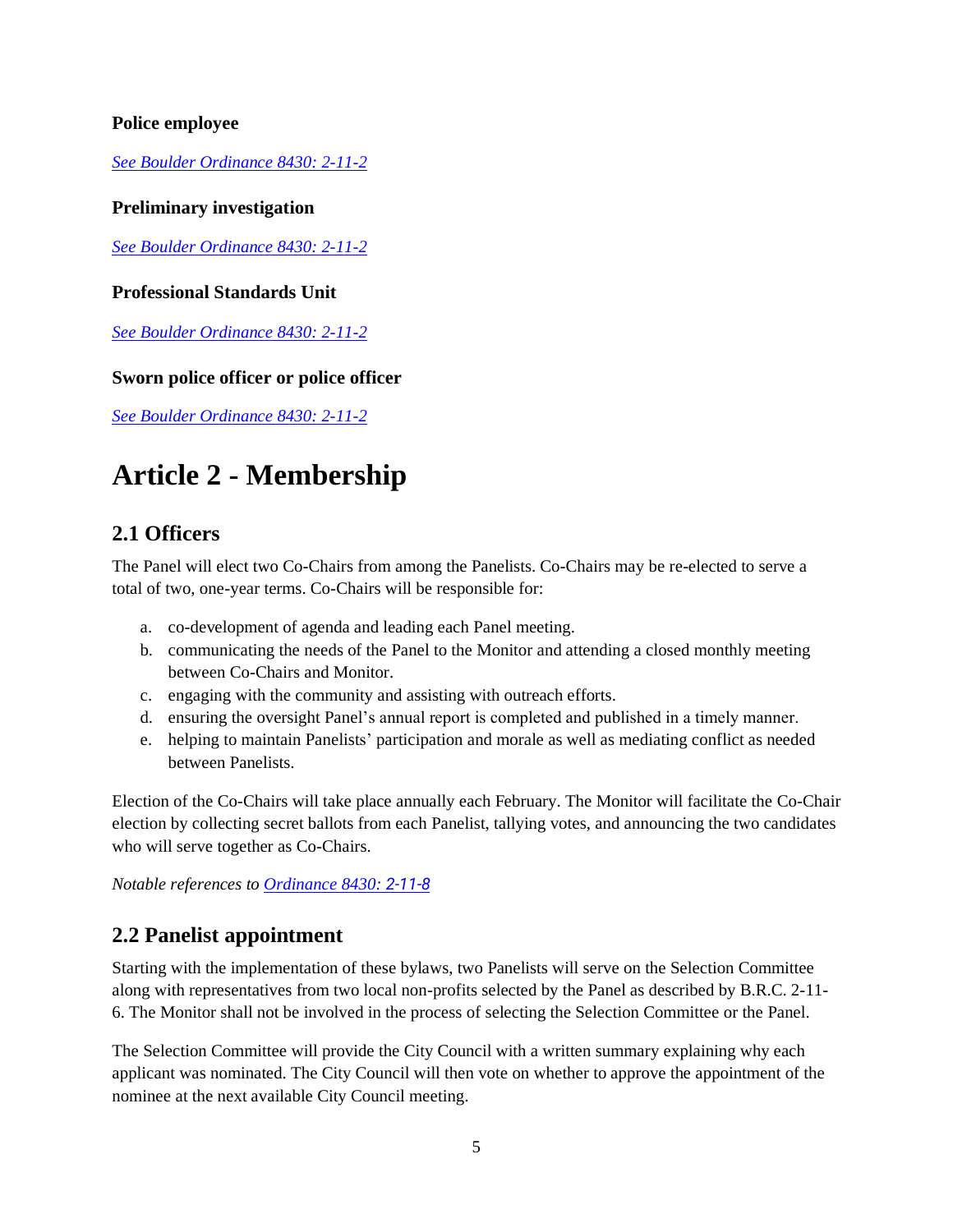*Notable references to [Ordinance 8430:](https://mcclibraryfunctions.azurewebsites.us/api/ordinanceDownload/18020/1054430/pdf) 2-11-6.2*

### <span id="page-5-0"></span>**2.3 Duties and Responsibilities**

#### <span id="page-5-1"></span>**a. Term and time commitment**

All Panelist terms shall be three years, except for the two student Panelists who shall serve one-year terms. Panelists may serve for a maximum of two consecutive terms.

#### <span id="page-5-2"></span>**c. Dismissal, vacancies, and alternates**

When a Panel vacancy occurs, if no alternates are available, the Selection Committee will reconvene to fill the vacancy. Each time the Selection Committee reconvenes to select new or alternate Panelists, a public announcement shall be made inviting applicants to submit their notice of interest.

In the event of a Panel vacancy, when an alternate is not available and a successor has not been named, the sitting Panelist may remain on the Panel until their successor is named.

Panelists will make the effort to miss no more than 25% of Panel meetings or training sessions, to not miss consecutive monthly meetings, and participate in at least one case review per three months. Co-Chairs will address issues of attendance directly with Panelists.

Proposals to remove a Panelist will be directed to the Co-Chairs, and either Co-Chair will recommend a Panelist's removal to the Panel. A Panelist's removal shall be approved or rejected by a majority vote of the Panel, before submitting the removal to City Council for final approval or rejection.

*Notable references to [Ordinance 8430: 2-11-6.a.7, 2-11-7.a-g, 2-11-6.a.8, 2-11-6.b-d](https://mcclibraryfunctions.azurewebsites.us/api/ordinanceDownload/18020/1054430/pdf)*

# <span id="page-5-3"></span>**2.4 Orientation and training**

Panelists may review and provide comments on the training program developed by the Monitor. The Education and Orientation Subcommittee will lead this initiative.

*Notable references to [Ordinance 8430: 2-11-6.a.12](https://mcclibraryfunctions.azurewebsites.us/api/ordinanceDownload/18020/1054430/pdf)*

# <span id="page-5-4"></span>**2.5 Panel structure**

#### <span id="page-5-5"></span>**a. Governance Committee**

The Governance Committee will be responsible for evaluating and presenting any potential amendments to the Panel for approval. Additionally, the Governance Committee is responsible for ensuring compliance of the Panel to these Bylaws and Ordinance 8430.

The Panel will further develop their own agendas, duties, and responsibilities in this section through the Governance Committee.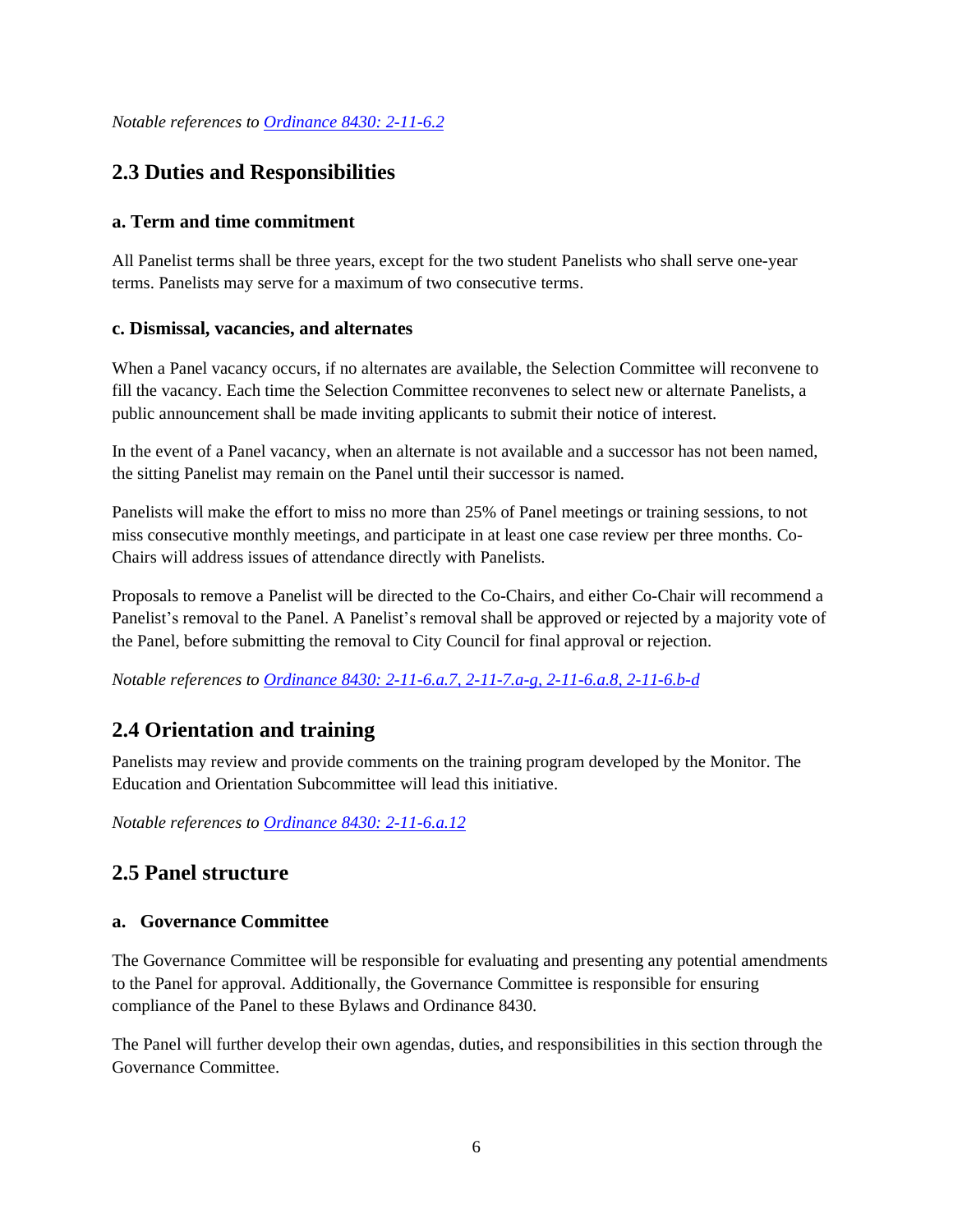#### <span id="page-6-0"></span>**b. Education and Orientation Committee**

The Education and Orientation Committee will lead the creation and implementation of training and development of the Panel to effectively carry out its duties and responsibilities.

The Panel will further develop their own agendas, duties, and responsibilities in this section through the Education and Orientation Committee.

#### <span id="page-6-1"></span>**c. Community Outreach and Communications Committee**

The Community Outreach and Communications Committee will lead the Panel's communications and engagement with the community.

The Panel will further develop their own agendas, duties, and responsibilities in this section through the Community Outreach and Communications Committee.

#### <span id="page-6-2"></span>**d. Legacy Review Committee**

This Panel will consider whether to actively reinforce or to reimagine policies with reflective hindsight, noting that the historical definition of the word legacy signifies items that are handed down from one period of time to another, and are specifically designed to take the time and space to dialogue, process, and put forward remedies to cauterize the intergenerational trauma that still exists from overt racism and covert white supremacy that continues to be perpetrated within and by many systems.

The Panel acknowledges and respects that it cannot go back and change the decisions or outcome of a prior investigation, but the Panel can and should embrace opportunities to provide ethical and multicultural insight into past practices that actively hold the potential of harm to negatively impact Boulder community members today.

The Legacy Review Committee can request data captured or maintained by the Boulder Police Department and City to conduct analysis and review of trends to make policy recommendations.

The Legacy Review Committee may meet with past Ordinance 8430 drafters or partnering advocacy groups specific to the population to conduct this work. Any research or insights will be presented to the Panel in a public meeting for recommended policy changes.

*Notable references to [Ordinance 8430: 2-11-7.b](https://mcclibraryfunctions.azurewebsites.us/api/ordinanceDownload/18020/1054430/pdf)*

### <span id="page-6-3"></span>**2.6 Police Monitor**

The Panel has no formal authority over the Monitor and can neither assign tasks nor supervise the Monitor. However, as described in B.R.C. 2-11-7(f), The Panel has the authority to evaluate the work of the Police Monitor's Office. The Monitor and the Panel will strive to have a effective partnership. Panelists should be mindful of the impact of their requests involving significant work that would impact planned work programs. The Monitor may require an affirmative vote of the Panel before undertaking significant work in response to an individual Panelist's request.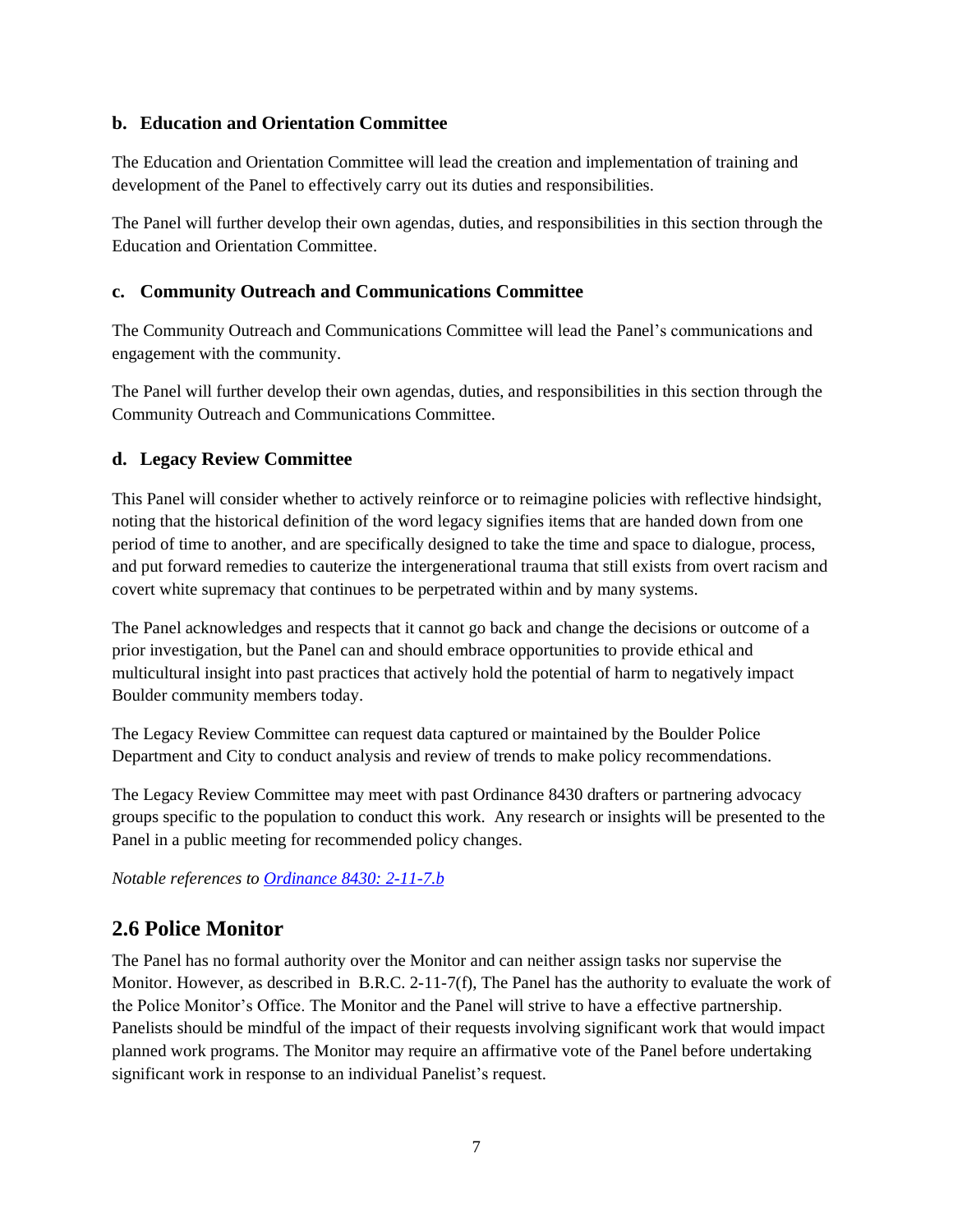# <span id="page-7-0"></span>**Article 3 - Meetings**

# <span id="page-7-1"></span>**3.1 Regular monthly meetings**

#### <span id="page-7-2"></span>**a. Scheduling**

The Panel will hold a meeting on the second Thursday of each month at 6 p.m. The Panel may reschedule meetings with a majority vote, and with notice in accordance with the Boulder revised code.

#### <span id="page-7-3"></span>**b. Agenda**

The Monitor and Co-Chairs will jointly develop the agenda for all Panel meetings. Panelists may request items be added to the agenda up to 48 hours prior to a meeting.

#### <span id="page-7-4"></span>**c. Minutes and record-keeping**

Minutes and record-keeping will be performed by City staff.

#### <span id="page-7-5"></span>**d. Meeting Procedures**

The Panel will develop this section through the Governance Committee.

#### <span id="page-7-6"></span>**e. Public Comment**

Public comment will be the final item on the agenda. Any individual who wishes to speak will be given at least two minutes, subject to increase at the time of the meeting by the Co-Chairs. At least two minutes of follow-up will be reserved for Panelists to ask questions or respond. The Co-Chairs will facilitate public comment.

*Notable references to [Ordinance 8430: 2-11-8](https://mcclibraryfunctions.azurewebsites.us/api/ordinanceDownload/18020/1054430/pdf)*

# <span id="page-7-7"></span>**3.2 Other meetings**

#### <span id="page-7-8"></span>**a. Case review meetings**

The Panel will develop this section through the Governance Committee.

#### <span id="page-7-9"></span>**b. Committee meetings**

The Panel will develop this section through the Governance Committee.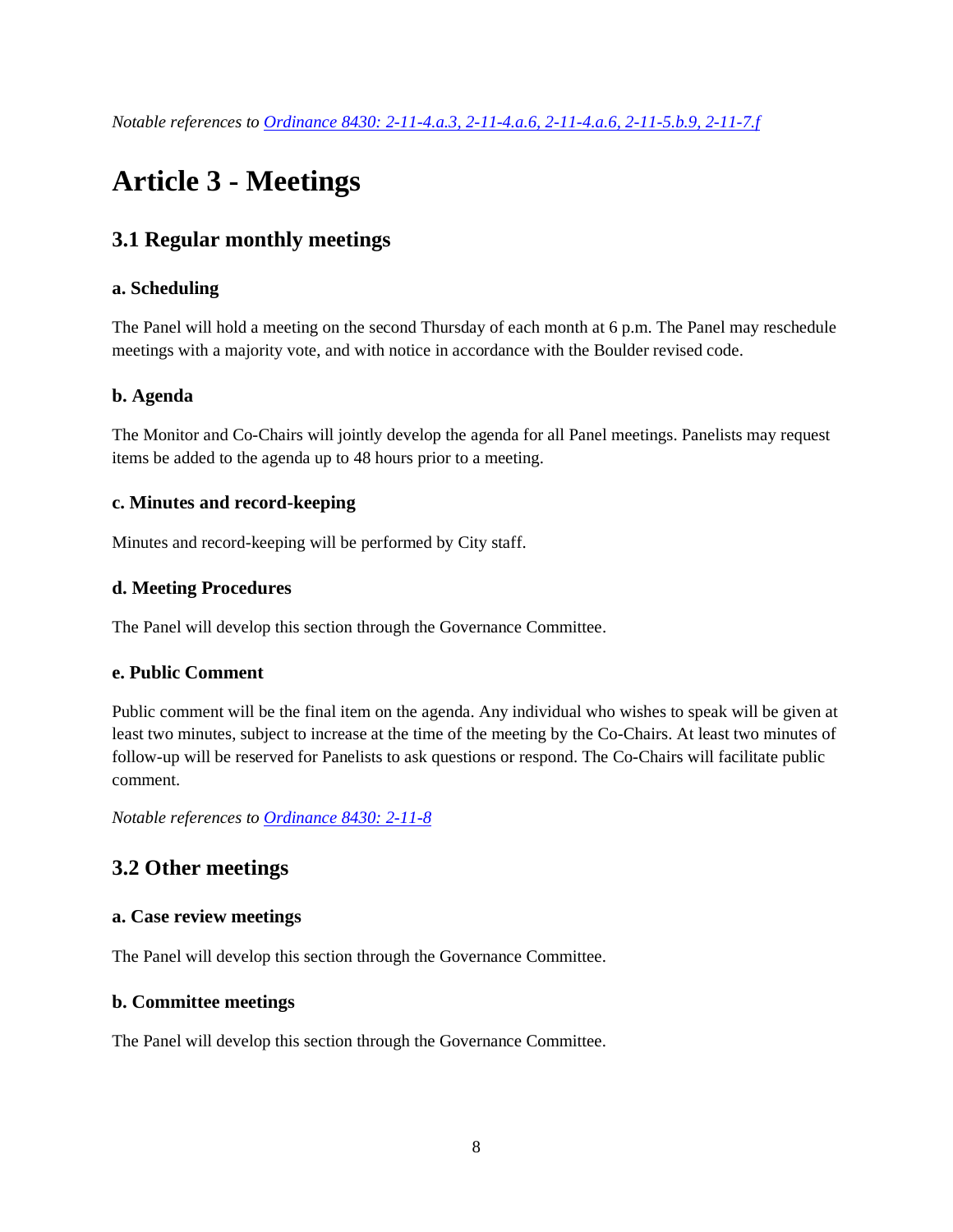#### <span id="page-8-0"></span>**c. Ad hoc meetings**

The Panel will develop this section through the Governance Committee.

# <span id="page-8-1"></span>**Article 4 - Complaints Procedure and Policy Review**

In implementing this article, the Panel will strive to civilian oversight of the Boulder Police Department to ensure the quality of service of police officers, enhance the mechanisms for local accountability, and create a stronger sense of community. Panelists will strive to use their lived experiences and awareness of various hardships that face community members, to provide inclusive insight as well as act in the public interest.

#### <span id="page-8-2"></span>**4.1 Selection**

#### <span id="page-8-3"></span>**a. Redacted Screening Process**

Upon receipt of a complaint or concern raised by a community member, or on behalf of a community member, the Monitor shall exclude the name(s) and rank identifiers of all parties prior to providing a summary to the Panel. Panelists will begin the deliberation process independently to assign or not assign a case investigation for review while the parties' identifiers are redacted for the initial vote. This is a preliminary measure intentionally designed to ensure contemplative thought regarding the substantive nature of the complaint's assignment as well as prevention of any potential for name recognition or power differential dynamics that may trigger a positive and/or negative bias associated with any of the parties.

#### <span id="page-8-4"></span>**b. Case Review Voting**

During an open session, if a quorum of the Panel is present, the Panel will vote on whether to move forward with a case investigation. An affirmative vote of the majority of the Panelists present at the meeting will result in a complaint being assigned for review by at least three Panelists.

If further discussion is needed pertaining to the deliberation or voting process that contains sensitive information, a motion will be made, seconded, and approved by a majority of present Panelists for a closed session, at a future time.

The Monitor will inform the complainant of the outcome within 72 hours.

#### <span id="page-8-5"></span>**c. Identification Restoration**

Once complaints are accepted or rejected for further review, their identifiers will be restored within a closed session, so Panelists can gauge and/or inform fellow Panelists whether a conflict of interest exists as defined in [Title 2, Chapter 7 of the Boulder Revised Code.](https://library.municode.com/co/boulder/codes/municipal_code?nodeId=TIT2GOOR_CH7COCO) If a conflict of interest is present with any parties listed in the complaint, Panelists will recuse themselves.

Once it is determined that no conflict of interest exists, complaints will be divided up amongst the Panelists and documented by the Monitor for assignment and prepared for the Panelists to review.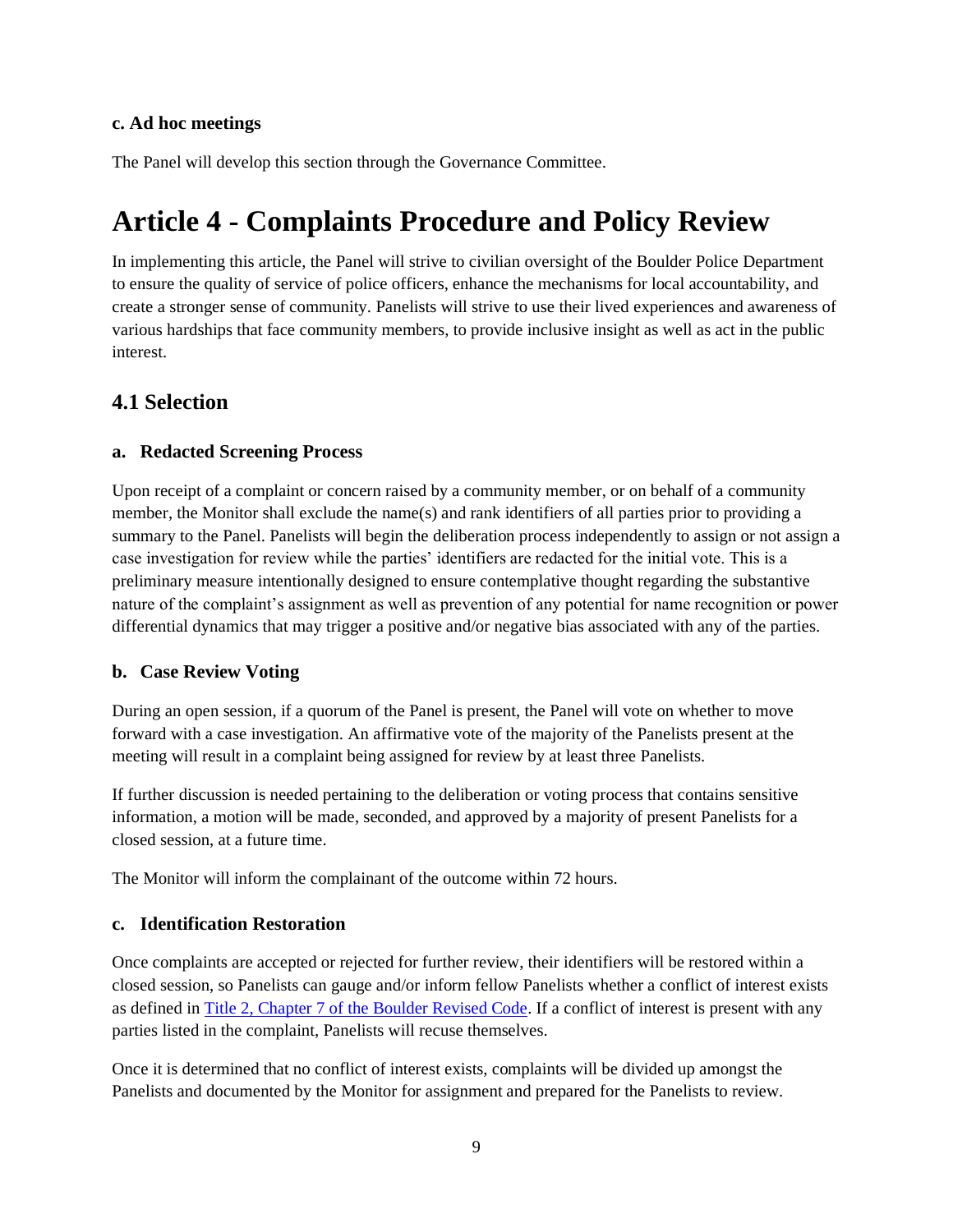#### <span id="page-9-0"></span>**d. Unaccepted Case Reviews**

Complaints that are not accepted for further review by the Panel will be logged internally by the Monitor within 72 hours and have their case number and rule violation recorded in subsequent public reporting. The Monitor will capture the vote tally for a complaint's rejection to maintain public transparency.

Rejection factors will be developed by the Panel. The Governance Committee may suggest amendments to the rejection factors to be approved or rejected by the Panel.

The Monitor will inform the complainant of the outcome within 72 hours.

#### <span id="page-9-1"></span>**e. Preparing for Full Case File Review of Complaints**

The Monitor shall request that Panelists volunteer to join a full case file review of complaints. No full case file review of a complaint shall be completed with fewer than three Panelists. If three Panelists do not volunteer, the Co-Chairs and/or Monitor shall appoint Panelists by random selection.

The Monitor is expected to assist in the production of all materials regarding the complaint, including, but not limited to internal and external investigation materials of the complaint, handwritten notes, Computer-Aided Dispatch (CAD) reports, body camera video, dash camera video, street camera video, public or bystander video, emails, photographs, audio, etc. in accordance with Ordinance 8430.

Upon receipt of the completed case file from the Professional Standards Unit (PSU) via electronic files in the designated Panelists' city Health Insurance Portability and Accountability Act (HIPAA) compliant email or scheduling time to physically review files in person while accompanied by the Monitor, all elements of the assigned case, the investigation, and the PSU conclusion will be reviewed and analyzed with critical thinking.

*Notable references to [Ordinance 8430: 2-11-7](https://mcclibraryfunctions.azurewebsites.us/api/ordinanceDownload/18020/1054430/pdf)*

#### <span id="page-9-3"></span><span id="page-9-2"></span>**f. Complaints Pertaining to the Monitor and/or Oversight Panelists**

#### **(i) The complaint procedures for the Monitor are as follows:**

The Monitor reports to the City Manager's Office. Complaints regarding the Monitor should be directed to their supervisor. The supervisor's contact information will be readily available on the Police Oversight Panel website.

#### <span id="page-9-4"></span>**(ii) The complaint procedures for a Panelist are as follows:**

The Panel will develop this section through the Governance Committee for presentation to the entire Panel. A majority of the Panel must vote in the affirmative to adopt the procedures.

### <span id="page-9-5"></span>**4.2 Full Case File Review of Complaints**

In an effort to provide meaningful oversight for the community, the Panel shall independently provide a thorough review of all available evidence of all accepted allegations of misconduct brought forward formally regarding the action or inaction of a law enforcement officer.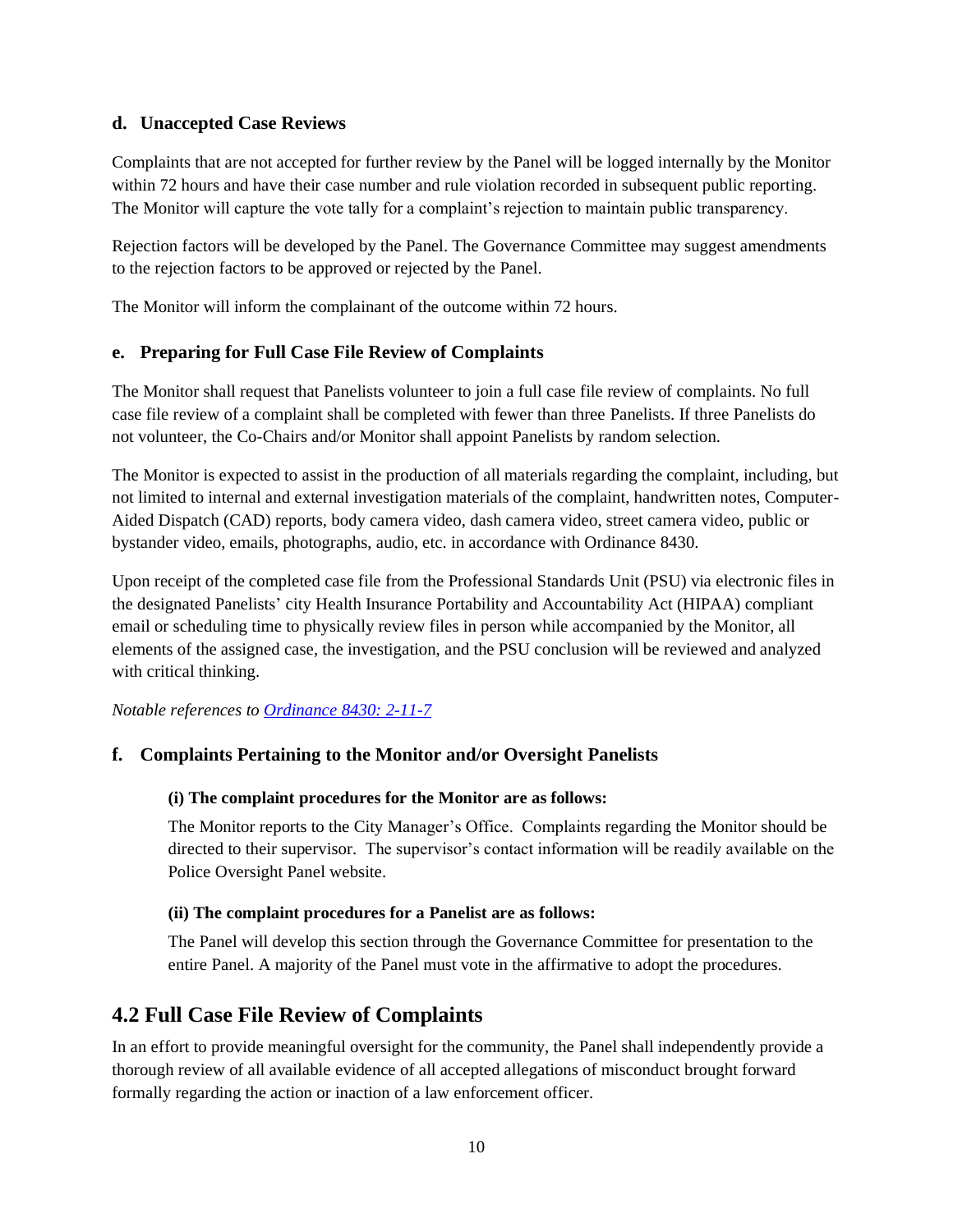#### <span id="page-10-0"></span>**a. Components of Analysis**

An independent review will consist of meaningfully reviewing all event data, conducting an assessment of compliance based on the department's rules and general orders, conducting a thorough assessment of police behavior(s), conduct, or failure(s) to intervene, noting the presence or absence of exigent circumstance evidence, providing the unique civilian perspective of emotional impact and harm done, as well as noting any patterns found with respect to past data that has been disaggregated for accuracy and transparency.

#### <span id="page-10-1"></span>**b. Police Oversight Panel Disposition and Recommendations**

For consistency of format and expectation setting, the Panel's disposition and recommendations will include balanced analysis (section 4.2a) of any findings that support or reject the complaint's validity, PSU review, and a recommendation of appropriate next steps of corrective and/or disciplinary actions will be chronicled by the Monitor and formally submitted to the Chief of Police by the Monitor after their review. The nature of the complaint and/or its initial review prior to the Panel receiving the complaint will determine what, if any, policy change, corrective action, or disciplinary action is recommended.

If the Panel determines that an investigation is incomplete, the Panel shall direct the Monitor to recommend additional investigation by the professional standards unit, according to Ordinance 8430.

*Notable references to [Ordinance 8430: 2-11-7.b5](https://mcclibraryfunctions.azurewebsites.us/api/ordinanceDownload/18020/1054430/pdf)*

#### <span id="page-10-2"></span>**c. Timeliness**

The Panel will strive to conduct its investigations in a timely manner. The Panel, via the Governance Committee, will establish a target timeline for assigning Panelists to cases, review completion and notification of extension timelines.

#### <span id="page-10-3"></span>**d. Communication of Final Decision**

The Monitor will notify the complainant of the outcome via email, phone call, or postal mail if the complainant provided their contact information and preference.

A summary of the Panel's analysis, findings, and recommendations will be included in the Panel's annual public report to the city manager and chief of police, in accordance with section 5.2.

#### <span id="page-10-4"></span>**e. Corrective Action Provision**

If the Panel's review of a case file leads the Panel to conclude that an allegation should be sustained, the Panel will recommend corrective action consistent with the department's disciplinary matrix, and may also include recommendations for changes to systems, training specific to practice improvement, suspension, disciplinary action, and/or including termination of employment. In some instances, an egregious violation may also have legal implications, subjecting the police officer and/or police department to civil or criminal penalties, fines or other sanctions such as mandatory reporting to Internal Affairs, Federal Bureau of Investigations, and/ or the Department of Justice.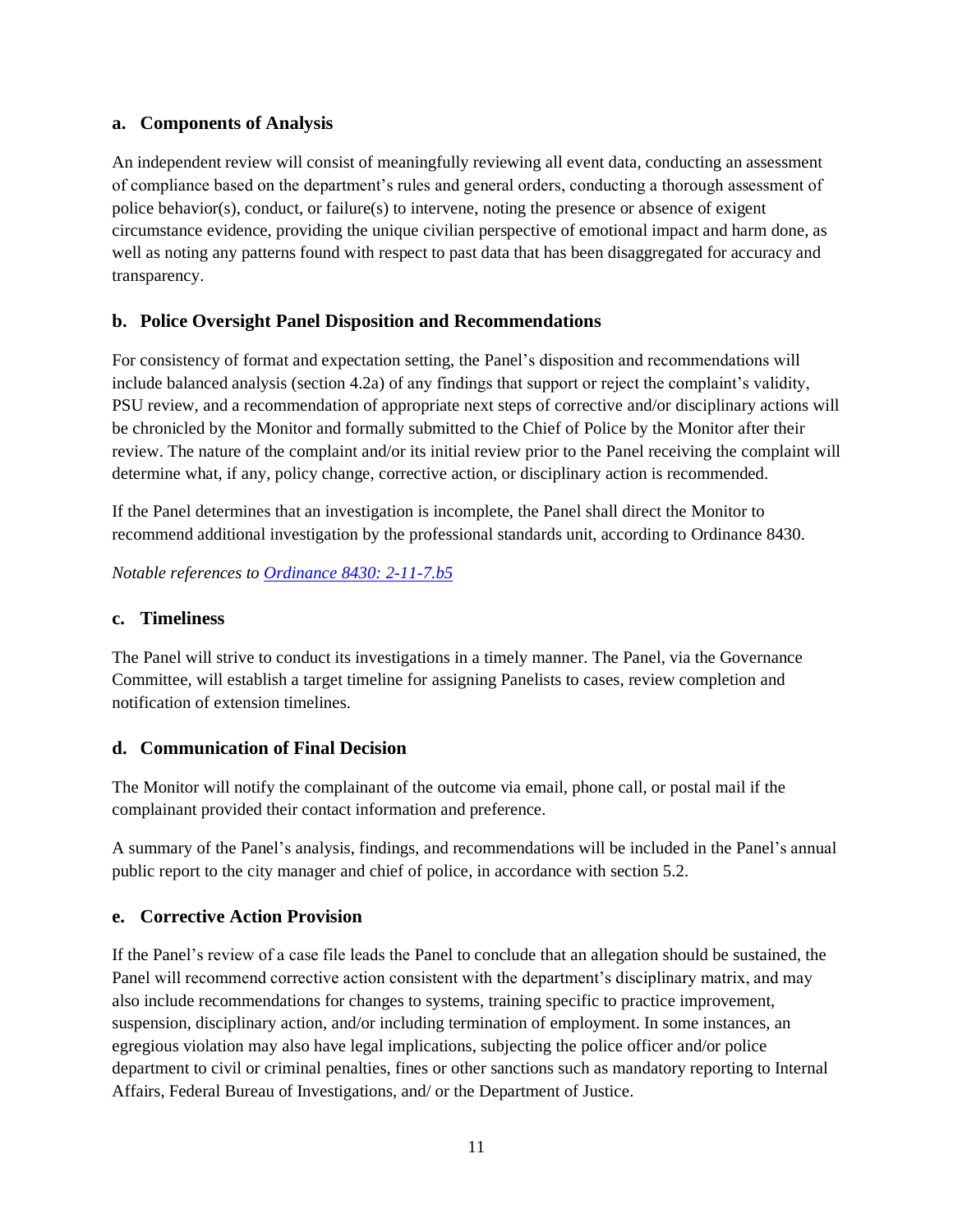*Notable references to [Ordinance 8430: 2-11-5.b3](https://mcclibraryfunctions.azurewebsites.us/api/ordinanceDownload/18020/1054430/pdf)*

# <span id="page-11-0"></span>**4.3 Privacy and confidentiality**

#### <span id="page-11-1"></span>**a. Anonymity of the Complainant**

There are a variety of reasons why a complainant may want to protect their identity including, but not limited to fear, status as an undocumented individual, cultural or religious upbringing, anticipated public response, etc., as a citizen of the Boulder community, a complainant can exercise the right to submit an anonymous complaint.

The identity of an individual who submits a complaint shall not be disclosed nor identified without said individual's expressed written consent. Including one's name on the complaint form represents such consent.

Anonymous complaints will be received and reviewed with the same amount of credence and care in the review process as complainants who opt to provide their identity.

Anonymous complainants will be advised of the limitations associated with their anonymity from a lack of secondary contact beyond an anonymous email that they can provide on the complaint website.

In the complaint process, the Panel will disclose to the complainant any potential risk to their anonymity through laws or processes outside the Panel's control.

*Notable references to [Ordinance 8430: 2-11-6.a.5, 2-11-6.a.16](https://mcclibraryfunctions.azurewebsites.us/api/ordinanceDownload/18020/1054430/pdf)*

#### <span id="page-11-2"></span>**b. Confidentiality**

All complaints and complainants will be handled in a manner consistent with maintaining community trust and privacy standards, assessed for assignment with care and considerations for any potential confirmation or credibility biases that may be attributed to suspected criminal activities, and with the respectful application of the presumption of innocence standards contained within civil rights protections that are provided to individuals awaiting trial in courtrooms in the United States of America.

A complainant's background, associations, and life circumstances, including criminal, will not influence the outcome of fair judgment and recommendations during the Panel's review.

Submitted complaints contain sensitive matters that are subject to confidentiality rules and guidelines, including any confidentiality requirements in local, state, or federal law. Panelists shall treat each complaint as well as parties to the complaint with the utmost care and respect throughout the review process.

Dissemination of any non-public, or sensitive information pertaining to complaints actively under review would constitute a breach of confidentiality, potential risk to a witness or law enforcement officer, infringe individual privacy rights, and/or possibly jeopardize an open investigation. Panelists granted access to sensitive materials and data will take every precaution to safeguard such information pursuant to Boulder Revised Code, Chapter 2, Title 7, Code of Conduct.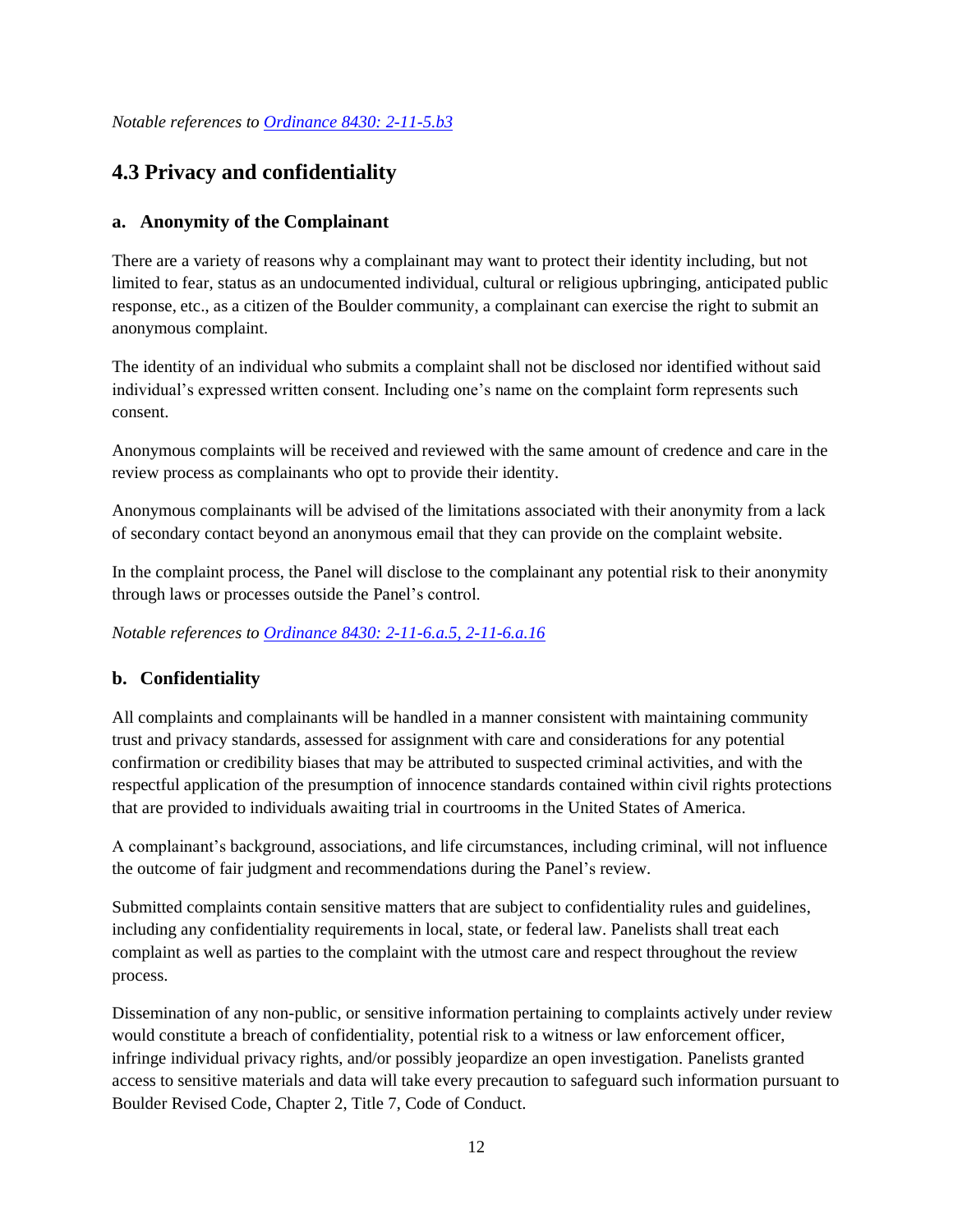# <span id="page-12-0"></span>**Article 5 - Communication**

# <span id="page-12-1"></span>**5.1 Public statements**

The Co-Chairs shall issue, or else delegate the issuing of, statements to the media or direct public consumption. However, Panelist will not issue statements on behalf of the Panel without explicit consent and simple majority approval of the Panel, should a Panelist do so then disciplinary action would proceed through the Co-Chairs in accordance with these bylaws. Panelists will respond to media requests involving the Panel with no comment, and forward requests to the Co-Chairs.

No bylaw or interpretation thereof shall infringe on a Panelist's right to free speech.

# <span id="page-12-2"></span>**5.2 Public reporting**

Public access to or procurement of documentation will not alone fulfill the transparency requirements of Ordinance 8430. All public reporting will strive to be accessible to all peoples. Reporting will include visual aids, definitions and other assistive tools as needed.

The Panel will develop a communications plan in consultation with the community to share information, collect feedback and improve communication practices. Communications strategies will coordinate with and as appropriate utilize the resources of the City and Department communications and public relations.

The Panel, at its discretion, may make specific recommendations at any time, and shall issue a public report summarizing its activities and recommendations on an annual basis to the Chief of Police, City Council, and shall distribute the report available to the public.

# <span id="page-12-3"></span>**5.3 Collection of Complaints**

Access to complaint forms will not alone fulfill the requirements of Ordinance 8430. The Panel shall review and make recommendations to the Department's and the Monitor's systems of collecting community complaints. The Panel may itself implement or ask the Monitor to implement communications strategies as necessary to inform citizens of their options to file a complaint. The system of complaints and communications will strive to ensure that every citizen that encounters an officer understands how to safely and securely file a complaint without the threat of repercussion. This information will be used to inform analysis and reporting to the public.

# <span id="page-12-4"></span>**Article 6 - Amendments**

Amendments to bylaws can be recommended by any Panelist for review by the Governance Committee. The Governance Committee will present any proposed amendments to be approved by simple majority of a quorum at a public Panel meeting given that: